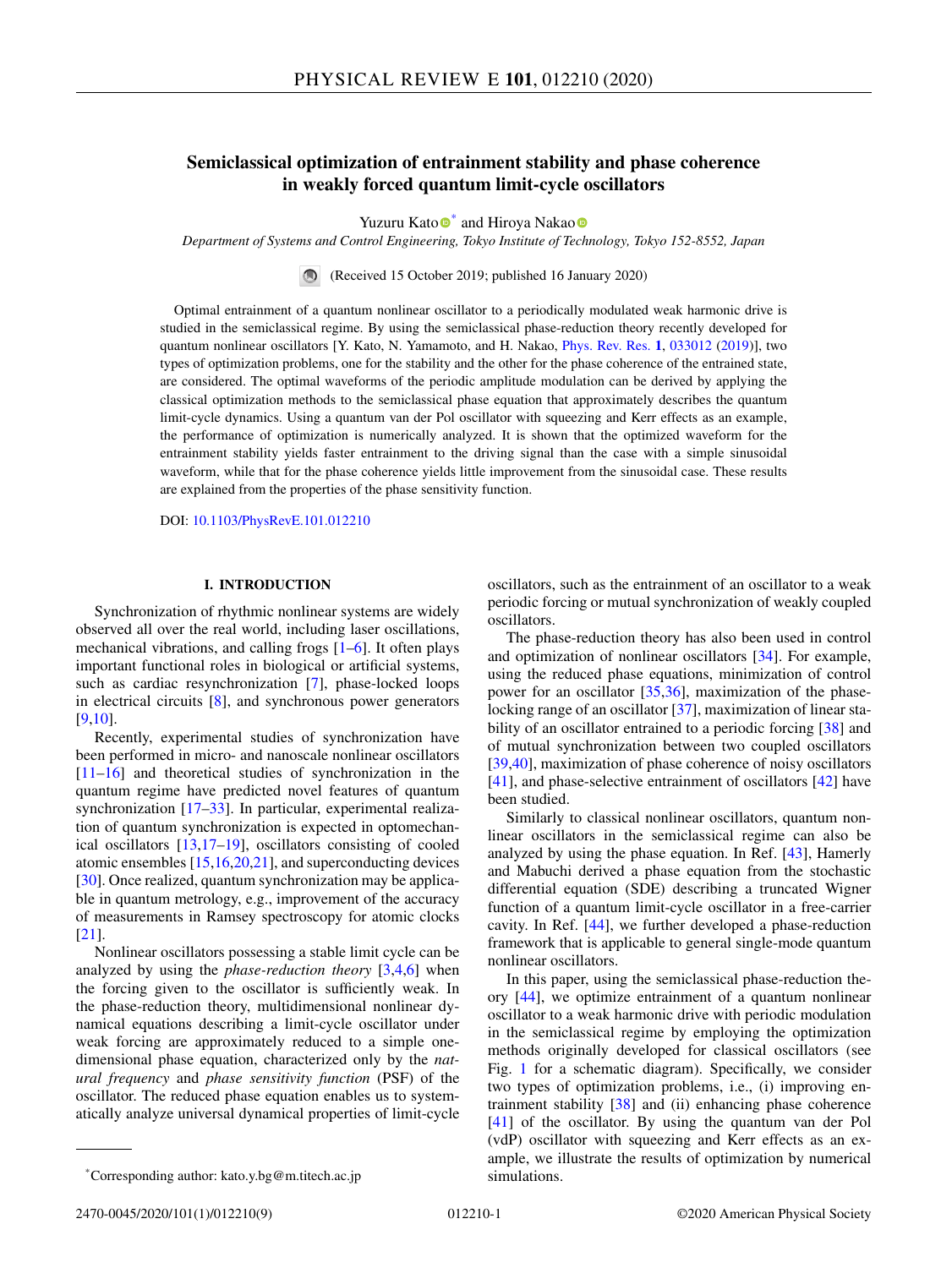<span id="page-1-0"></span>

FIG. 1. A schematic diagram showing optimization of entrainment of a quantum limit-cycle oscillator subjected to a periodically modulated harmonic drive. In the semiclassical regime, the oscillator can be described by a one-dimensional phase equation. Using the reduced phase equation, we can formulate optimization problems and solve them to derive the optimal waveforms of the periodic amplitude modulation of the harmonic drive.

We show that, for the vdP oscillator used in the example, the optimal waveform for the problem (i) leads to larger stability and faster entrainment than the case with the simple sinusoidal waveform, while the optimal waveform for the problem (ii) provides only tiny enhancement of phase coherence from the sinusoidal case. We discuss the difference between the two optimization problems from the properties of the PSF.

This paper is organized as follows. In Sec. II, we derive a semiclassical phase equation for a weakly perturbed quantum nonlinear oscillator and derive the optimal waveforms for entrainment. In Sec. [III,](#page-3-0) we illustrate the results of the two optimization methods by numerical simulations and discuss their difference. Section [IV](#page-6-0) gives discussion and the Appendix gives details of the calculations.

### **II. THEORY**

#### **A. Master equation**

We consider a quantum dissipative system with a single degree of freedom, which is interacting with linear and nonlinear reservoirs and has a stable limit-cycle solution in the classical limit. The system is subjected to a weak harmonic drive with a periodic amplitude modulation of an arbitrary waveform. Under the Markovian approximation of the reservoirs, the system obeys a quantum master equation [\[45,46\]](#page-8-0),

$$
\dot{\rho} = -i[H - i\epsilon E(\omega_e t)(a - a^{\dagger}), \rho] + \sum_{m=1}^{n} \mathcal{D}[L_m]\rho, \qquad (1)
$$

in the rotating coordinate frame of the harmonic drive, where  $\rho$  is a density matrix representing the system state; *H* is a system Hamiltonian; *a* and *a*† denote annihilation and creation operators († represents Hermitian conjugate), respectively;  $E(\omega_e t)$  is a  $2\pi$ -periodic scalar function representing the periodic amplitude modulation with frequency  $\omega_e$ ;  $\epsilon$  is a tiny parameter  $(0 < \epsilon \ll 1)$  characterizing weakness of the harmonic drive; *n* is the number of reservoirs;  $L_m$  is the coupling operator between the system and *m*th reservoir  $(m = 1, \ldots, n);$   $\mathcal{D}[L]\rho = L\rho L^{\dagger} - (\rho L^{\dagger}L + L^{\dagger}L\rho)/2$  denotes the Lindblad form; and the Planck constant is set as  $\hbar = 1$ . It is assumed that the modulation frequency  $\omega_e$  is sufficiently close to the natural frequency  $\omega$  of the limit cycle in the classical limit.

Using the *P* representation [\[45,46\]](#page-8-0), a Fokker-Planck equation (FPE) equivalent to Eq. (1) can be derived as

$$
\frac{\partial P(\boldsymbol{\alpha},t)}{\partial t} = \left[ -\sum_{j=1}^{2} \partial_{j} \{ A_{j}(\boldsymbol{\alpha}) + \epsilon E(\omega_{e}t) \} + \frac{1}{2} \sum_{j=1}^{2} \sum_{k=1}^{2} \partial_{j} \partial_{k} \{ \epsilon D_{jk}(\boldsymbol{\alpha}) \} \right] P(\boldsymbol{\alpha},t), \quad (2)
$$

where  $\alpha = (\alpha, \alpha^*)^T \in \mathbb{C}^{2 \times 1}$  is a two-dimensional complex vector with  $\alpha \in \mathbb{C}$  (\* represents complex conjugate and T represents transpose),  $P(α)$  is the *P* distribution of  $α$ ,  $A_j(α)$ is the *j*th components of a complex vector  $A(\alpha) = (A_1(\alpha))$ ,  $(A_1^*(\alpha))^T \in \mathbb{C}^{2 \times 1}[A_2(\alpha) = A_1^*(\alpha)]$  representing the system dynamics,  $\epsilon D_{jk}(\alpha)$  is a  $(j, k)$  component of a symmetric diffusion matrix  $\epsilon \mathbf{D}(\alpha) \in \mathbb{C}^{2 \times 2}$  representing quantum fluctuations, and the complex partial derivatives are defined as  $\partial_1 = \partial/\partial \alpha$ and  $\partial_2 = \partial/\partial \alpha^*$ . The drift term  $A(\alpha)$  and the diffusion matrix  $\epsilon D(\alpha)$  can be calculated from the master equation (1) by using the standard operator correspondence for the *P* representation [\[45,46\]](#page-8-0). The weak harmonic drive with a periodic modulation  $\epsilon E(\omega_e t)$  and the diffusion matrix  $\epsilon \mathbf{D}(\alpha)$  are assumed to be of the same order,  $\mathcal{O}(\epsilon)$ .

Introducing a complex matrix  $\sqrt{\epsilon} \beta(\alpha) \in \mathbb{C}^{2 \times 2}$  satisfying  $\epsilon \mathbf{D}(\alpha) = \sqrt{\epsilon} \beta(\alpha) [\sqrt{\epsilon} \beta(\alpha)]^T$ , the Ito SDE corresponding to Eq. (2) for the phase-space variable  $\alpha(t)$  is obtained as

$$
d\boldsymbol{\alpha}(t) = \{A[\boldsymbol{\alpha}(t)] + \epsilon E(\omega_e t)(1, 1)^{\text{T}}\}dt + \sqrt{\epsilon}\boldsymbol{\beta}[\boldsymbol{\alpha}(t)]dW(t),
$$
\n(3)

where  $W = (W_1, W_2)^T \in \mathbb{R}^{2 \times 1}$  is a vector of independent Wiener processes  $W_i(i = 1, 2)$  satisfying  $\mathbb{E}[dW_i dW_j] = \delta_{ij} dt$ and the explicit form of  $\beta(\alpha)$  is given by

$$
\beta(\alpha) = \begin{pmatrix}\n\sqrt{\frac{[R_{12}(\alpha) + R_{11}(\alpha)]}{2}} e^{i\chi(\alpha)/2} & -i\sqrt{\frac{[R_{12}(\alpha) - R_{11}(\alpha)]}{2}} e^{i\chi(\alpha)/2} \\
\sqrt{\frac{[R_{12}(\alpha) + R_{11}(\alpha)]}{2}} e^{-i\chi(\alpha)/2} & i\sqrt{\frac{[R_{12}(\alpha) - R_{11}(\alpha)]}{2}} e^{-i\chi(\alpha)/2}\n\end{pmatrix}
$$
\n(4)

where  $R_{11}(\alpha)e^{i\chi(\alpha)} = D_{11}(\alpha)$  and  $R_{12}(\alpha) = D_{12}(\alpha)$  [\[44\]](#page-8-0). In what follows, we only consider the case in which the diffusion matrix is always positive semidefinite along the limit cycle in the classical limit and derive the phase equation in the two-dimensional phase space of the classical variables [\[44\]](#page-8-0).

#### **B. Phase equation and averaging**

As discussed in our previous study [\[44\]](#page-8-0), we can derive an approximate SDE for the phase variable of the system from the SDE (3) in the *P* representation. We define a real vector  $X = (x, p)^{\mathsf{T}} = (\text{Re }\alpha, \text{Im }\alpha)^{\mathsf{T}} \in \mathbb{R}^{2 \times 1}$  from the complex vector  $\alpha$ . Then the real-valued expression of Eq. (3) for *X* is given by an Ito SDE,

$$
dX(t) = \{F[X(t)] + \epsilon E(\omega_e t)(1,0)^T\}dt + \sqrt{\epsilon}G[X(t)]dW(t),
$$
\n(5)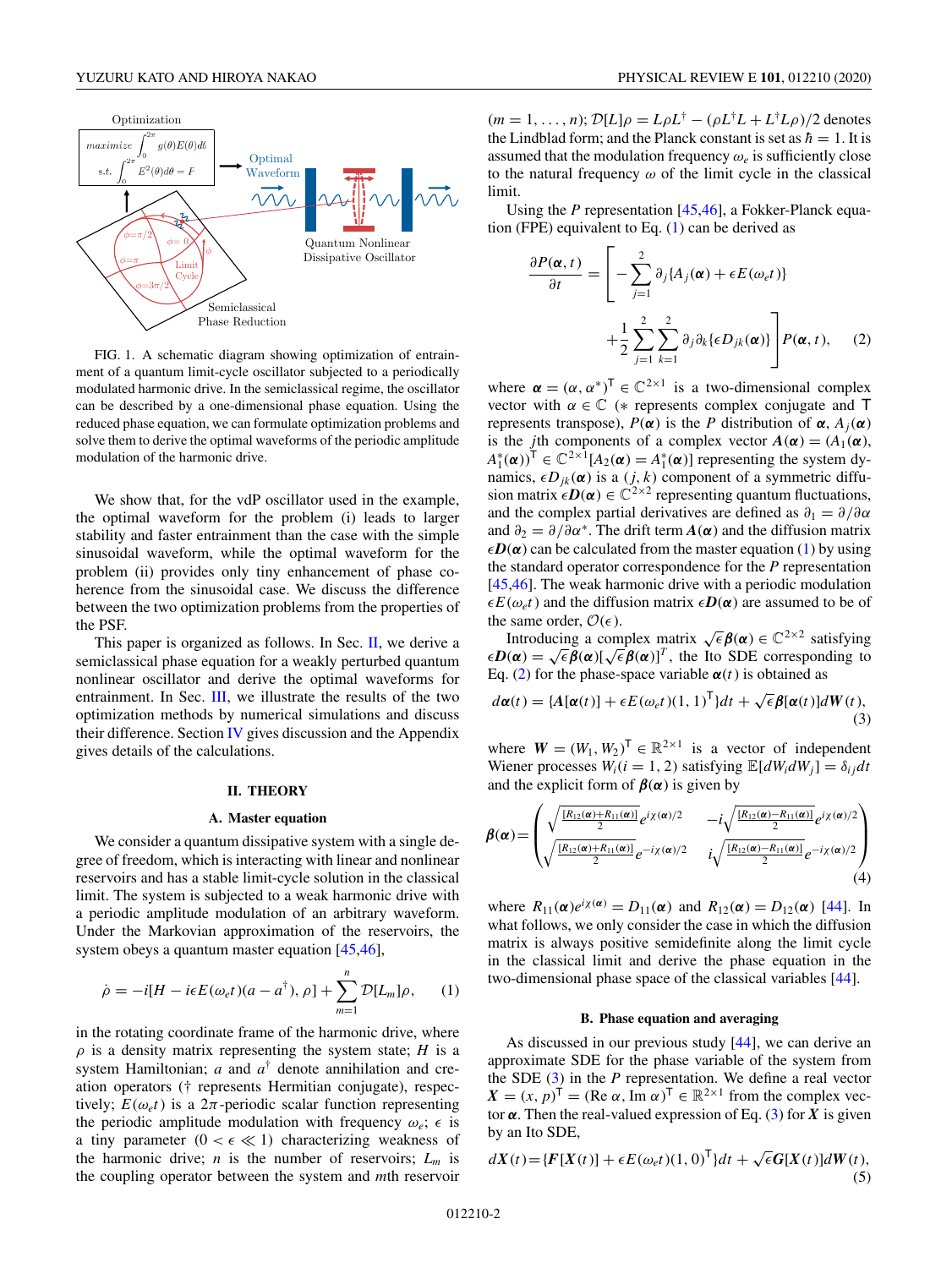<span id="page-2-0"></span>where  $F(X) \in \mathbb{R}^{2 \times 1}$  and  $G(X) \in \mathbb{R}^{2 \times 2}$  are real-valued representations of the system dynamics  $A(\alpha) \in \mathbb{C}^{2 \times 1}$  and noise intensity  $\beta(\alpha) \in \mathbb{C}^{2 \times 2}$  of Eq. [\(3\)](#page-1-0), respectively.

We assume that the system in the classical limit without perturbation and quantum noise, i.e.,  $\dot{X} = F(X)$ , has an exponentially stable limit-cycle solution  $X_0(t) = X_0(t + T)$ with a natural period *T* and frequency  $\omega = 2\pi/T$ . Following the standard method in the classical phase-reduction theory  $[2-6]$ , we can introduce an asymptotic phase function  $\Phi(X)$ :  $\mathbb{R}^{2 \times 1} \to [0, 2\pi)$  such that  $\nabla \Phi(\overline{X}) \cdot \overline{F(X)} = \omega$  is satisfied in the basin of the limit cycle, where  $\nabla \Phi(X) \in \mathbb{R}^{2 \times 1}$  is the gradient of  $\Phi(X)$  [\[3,6\]](#page-7-0). The phase of a system state X is defined as  $\phi = \Phi(X)$ , which satisfies  $\dot{\phi} = \dot{\Phi}(X) = F(X) \cdot \nabla \Phi(X) =$  $\omega$  ( $\cdot$  represents a scalar product between two vectors). We represent the system state *X* on the limit cycle as  $X_0(\phi)$  as a function of the phase  $\phi$ . Note that an identity  $\Phi(X_0(\phi)) = \phi$ is satisfied by the definition of  $\Phi(X)$ .

Since we assume that the quantum noise and perturbations are sufficiently weak and the deviation of the state  $X(t)$  from the limit cycle is small, at the lowest-order approximation, we can approximate  $X(t)$  by  $X_0[\phi(t)]$  and derive an Ito SDE for the phase  $\phi$  as

$$
d\phi = {\omega + \epsilon \mathbf{Z}(\phi) \cdot E(\omega_e t)(1, 0)^{\mathsf{T}} + \epsilon g(\phi)}dt + \sqrt{\epsilon} {\mathbf{G}(\phi)^{\mathsf{T}} \mathbf{Z}(\phi)} \cdot dW.
$$
 (6)

Here we introduced the PSF  $Z(\phi) = \nabla \Phi|_{X=X_0(\phi)} \in \mathbb{R}^{2 \times 1}$ characterizing linear response of the oscillator phase to weak perturbations, a noise intensity matrix  $G(\phi) = G[X_0(\phi)],$ and a function  $g(\phi) = \frac{1}{2} \text{Tr} \{ G(\phi)^{\mathsf{T}} Y(\phi) G(\phi) \}$ , where  $Y(\phi) =$  $\nabla^{\mathsf{T}} \nabla \Phi |_{X=X_0(\phi)} \in \mathbb{R}^{2 \times 2}$  is a Hessian matrix of the phase function  $\Phi(X)$  at  $X = X_0(\phi)$  on the limit cycle. The PSF [\[5\]](#page-7-0) and Hessian [\[47\]](#page-8-0) can be numerically obtained as  $2\pi$ -periodic solutions to adjoint-type equations with appropriate constraints. See Ref. [\[44\]](#page-8-0) for details.

To formulate the optimization problem, we further derive an averaged phase equation from the semiclassical phase equation (6). We introduce a phase difference  $\psi = \phi - \omega_e t$ between the oscillator and periodic modulation, which is a slow variable obeying

$$
d\psi = \epsilon \{\Delta_e + Z_x(\psi + \omega_e t)E(\omega_e t) + g(\psi + \omega_e t)\}dt
$$
  
+ 
$$
\sqrt{\epsilon} \{G(\psi + \omega_e t)^{\mathsf{T}} Z(\psi + \omega_e t)\} \cdot dW,
$$
 (7)

where  $\epsilon \Delta_e = \omega - \omega_e$  and  $Z_x$  is the *x* component of the PSF. Following the standard averaging procedure [\[3\]](#page-7-0), the small right-hand side of this equation can be averaged over one period of oscillation via the corresponding FPE [\[44\]](#page-8-0), yielding an averaged phase equation,

$$
d\psi = \epsilon \{\tilde{\Delta}_e + \Gamma(\psi)\} dt + \sqrt{\epsilon} D_0 \cdot dW, \tag{8}
$$

which is correct up to  $O(\epsilon)$ . Here  $\Gamma(\psi)$  is the phase-coupling function defined as

$$
\Gamma(\psi) = \langle Z_x(\psi + \theta) E(\theta) \rangle_{\theta}, \tag{9}
$$

 $\Delta_e = \Delta_e + \langle g(\theta) \rangle_\theta = \omega + \langle g(\theta) \rangle_\theta - \omega_e = \tilde{\omega} - \omega_e$  is the effective detuning of the oscillator frequency from the periodic modulation ( $\tilde{\omega} := \omega + \langle g(\theta) \rangle_{\theta}$  is the effective frequency of the oscillator),  $D_0 = \langle G(\theta)^T Z(\theta) \rangle_{\theta}$ , and the one-period average is denoted as  $\langle \cdot \rangle_{\theta} = \frac{1}{2\pi} \int_0^{2\pi} (\cdot) d\theta$ .

If the deterministic part of Eq.  $(8)$  has a stable fixed point at  $\psi^*$ , then the phase of the oscillator can be locked to the periodic amplitude modulation, namely the phase difference  $\psi$ between the oscillator and periodic modulation stays around  $\psi^*$  as long as the quantum noise is sufficiently weak. We consider optimization of the waveform *E* of the periodic amplitude modulation for (i) improving entrainment stability and (ii) enhancing phase coherence of the oscillator. For the simplicity of the problem, we assume  $\tilde{\Delta} = 0$ , that is, the frequency of the periodic amplitude modulation is identical with the effective frequency of the system,  $\omega_e = \tilde{\omega}$ .

### **C. Improvement of entrainment stability**

First, we apply the optimization method of the waveform for stable entrainment, formulated by Zlotnik *et al.* [\[38\]](#page-8-0) for classical limit-cycle oscillators, to the semiclassical phase equation describing a quantum oscillator. The entrainment stability is characterized by the linear stability of the phaselocking point  $\psi^*$  in the classical limit without noise, which is given by the slope  $-\Gamma'(\psi^*)$ . The optimization problem is defined as follows:

$$
\text{maximize } -\Gamma'(0), \text{ s.t. } \langle E^2(\theta) \rangle_\theta = P. \tag{10}
$$

Here we assume that the phase locking to the periodic modulation occurs at the phase difference  $\psi^* = 0$  without losing generality by shifting the origin of the phase.

The solution to this problem maximizes the linear stability  $-\Gamma'(0)$  of the fixed point  $\psi^* = 0$  of the deterministic part of Eq. (8). Maximization of the linear stability minimizes the convergence time to the fixed point, resulting in faster entrainment of the oscillator to the driving signal when the noise is absent. This problem is solved under the condition that the control power  $\langle E^2(\theta) \rangle_\theta$  is fixed to *P*, where *P* is assumed to be sufficiently small. As derived in Appendix, the optimal waveform for Eq.  $(10)$  is explicitly given by

$$
E(\theta) = -\sqrt{\frac{P}{\langle Z'_x(\theta)^2 \rangle_{\theta}}} Z'_x(\theta), \tag{11}
$$

which is proportional to the differential of the *x* component  $Z_x(\theta)$  of the PSF.

#### **D. Enhancement of phase coherence**

Next we apply the optimization method of the waveform for enhancement of phase coherence in the weak-noise limit, which was formulated by Pikovsky [\[41\]](#page-8-0) for classical noisy limit-cycle oscillators, to the semiclassical phase equation describing a quantum oscillator. In the weak-noise limit, the phase coherence is characterized by the depth  $v(\psi_{\text{max}})$  –  $v(\psi^*)$  of the potential  $v(\psi) = \int^{\psi} {\{-\Gamma(\theta)\}} d\theta$  of the deterministic part of Eq. (8), where  $\psi_{\text{max}}$  and  $\psi^*$  give the maximum and minimum of the potential  $v(\psi)$ , respectively (we assume that  $\psi^*$  corresponds to the potential minimum, i.e., we focus on the most stable fixed point if there are multiple stable fixed points). In this case, the optimization problem is defined as follows:

maximize 
$$
\int_{\psi^*}^{\psi_{\text{max}}} \{-\Gamma(\psi)\} d\psi
$$
, s.t.  $\langle E^2(\theta) \rangle_{\theta} = P.$  (12)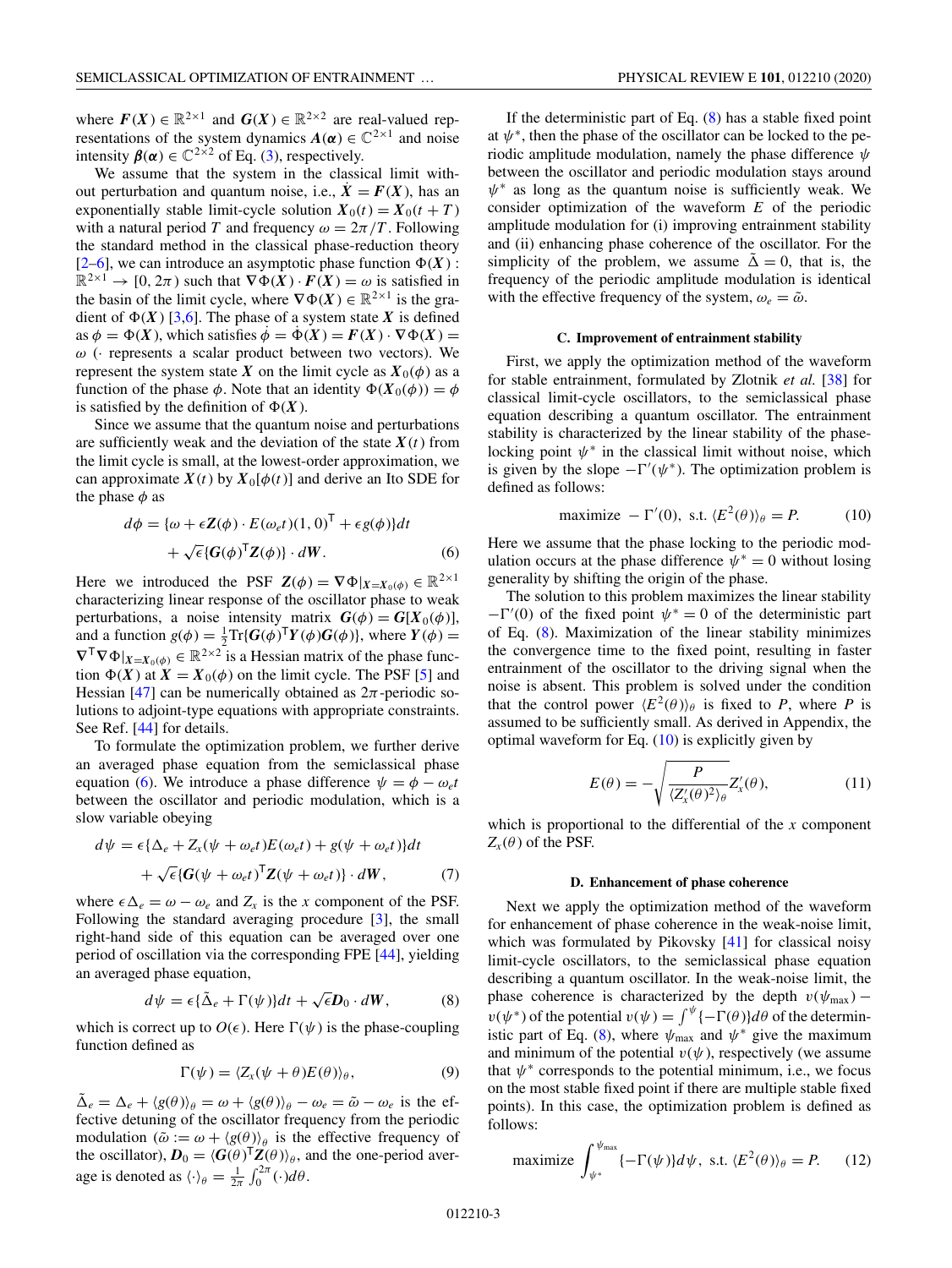<span id="page-3-0"></span>The solution to this optimization problem maximizes the depth of the potential  $v(\psi)$  at the phase-locked point, thereby minimizing the escape rate of noise-induced phase slipping and maximizing the phase coherence of the oscillator under sufficiently weak noise, as discussed in Ref. [\[41\]](#page-8-0) for the classical case. As in the previous problem, this optimization problem is solved under the condition that the control power  $\langle E^2(\theta) \rangle_\theta$  is fixed to *P*.

In what follows, we introduce  $\Delta_{\psi} = \psi_{\text{max}} - \psi^*$  and assume  $\psi^* = 0$  without loss of generality. Then, the optimal waveform is obtained as (see Appendix for the derivation)

$$
E(\theta) = -\sqrt{\frac{P}{\left\langle \left[\int_{\theta}^{\theta + \Delta_{\psi}} Z_{x}(\phi) d\phi\right]^{2} \right\rangle_{\theta}}}\int_{\theta}^{\theta + \Delta_{\psi}} Z_{x}(\phi) d\phi, \quad (13)
$$

which is proportional to the integral of the *x* component  $Z_{x}(\phi)$ of the PSF, in contrast to the previous case in which the optimal waveform is proportional to the differential of  $Z_x(\phi)$ .

#### **III. RESULTS**

#### **A. Quantum van der Pol oscillator**

As an example, we consider a quantum vdP oscillator with squeezing and Kerr effects subjected to a periodically modulated harmonic drive. In our previous study [\[44\]](#page-8-0), we have analyzed entrainment of a vdP oscillator with only a squeezing effect to a purely sinusoidal periodic modulation; in this study, we seek optimal waveforms of the periodic modulation for a vdP oscillator with both squeezing and Kerr effects. We use QuTiP numerical toolbox for direct numerical simulations of the master equation [\[48\]](#page-8-0).

We assume that the harmonic drive is sufficiently weak and treat it as a perturbation, while the squeezing and Kerr effects are both relatively strong and cannot be treated as perturbations. The frequencies of the oscillator, harmonic drive, and pump beam of squeezing are denoted by  $\omega_0$ ,  $\omega_d$ , and  $\omega_{sa}$ , respectively. We consider the case in which the squeezing is generated by a degenerate parametric amplifier and we set  $\omega_{\text{sq}} = 2\omega_d$ .

In the rotating coordinate frame of frequency  $\omega_d$ , the master equation for the quantum vdP oscillator is given by [\[31,44\]](#page-8-0)

$$
\dot{\rho} = -i[-\Delta a^{\dagger} a + Ka^{\dagger 2} a^2 - iE(\omega_e t)(a - a^{\dagger})
$$
  
+  $i\eta(a^2 e^{-i\theta} - a^{\dagger 2} e^{i\theta}), \rho] + \gamma_1 \mathcal{D}[a^{\dagger}]\rho + \gamma_2 \mathcal{D}[a^2]\rho,$  (14)

where  $\Delta = \omega_d - \omega_0$  is the frequency detuning of the harmonic drive from the oscillator, *K* is the Kerr parameter,  $E(\omega_e t)$  is the periodic amplitude modulation of the harmonic drive,  $\eta e^{i\theta}$  is the squeezing parameter,  $\gamma_1$  and  $\gamma_2$  are the decay rates for negative damping and nonlinear damping, respectively.

We assume  $\gamma_2$  to be sufficiently small, for which the semiclassical approximation is valid, and represent  $\gamma_2$  as  $\gamma_2 = \epsilon \gamma_1 \gamma_2'$  with a dimensionless parameter  $\gamma_2'$  of  $\mathcal{O}(1)$ . As discussed in Ref. [\[44\]](#page-8-0), to rescale the size of the limit cycle to be  $O(1)$ , we introduce a rescaled annihilation operator  $a'$ , classical variable  $\alpha'$ , and rescaled paramtion operator *a*, classical variable *α*, and rescaled parameters  $Δ = γ_1Δ'$ ,  $K = εγ_1K'$ ,  $E(ω_e t) = \sqrt{εγ_1E' (ω_e t)}$ ,  $η =$  $\gamma_1 \eta'$ , where  $\Delta'$ , *K'*, *E'*,  $\eta'$  are dimensionless parameters of  $\mathcal{O}(1)$ . We also rescale the time and frequency of the periodic modulation as  $t' = \gamma_1 t$  and  $\omega_e = \gamma_1 \omega'_e$ , respectively. The FPE for the *P* distribution corresponding to Eq. (14) is then given by

$$
\frac{\partial P(\boldsymbol{\alpha}',t')}{\partial t'} = \left[ -\sum_{j=1}^{2} \partial'_{j} \{ A_{j}(\boldsymbol{\alpha}') + \epsilon E'(\omega'_{\epsilon}t') \} + \frac{1}{2} \sum_{j=1}^{2} \sum_{k=1}^{2} \partial'_{j} \partial'_{k} \{ \epsilon D_{jk}(\boldsymbol{\alpha}') \} \right] P(\boldsymbol{\alpha}',t'), \quad (15)
$$

where  $\alpha' = (\alpha', \alpha'^*) = \sqrt{\epsilon}(\alpha, \alpha^*)$ ,  $\partial'_1 = \partial/\partial \alpha', \partial'_2 = \partial/\partial \alpha'^*$ ,  $A(\alpha') =$  $\int \left( \frac{1}{2} + i \Delta' \right) \alpha' - (\gamma_2' + 2K'i) \alpha'^* \alpha'^2 - 2 \eta' e^{i\theta} \alpha'^*$  $\left(\frac{1}{2} - i\Delta'\right)\alpha^{\prime*} - \left(\gamma_2' - 2K'i\right)\alpha'\alpha^{\prime*2} - 2\eta'e^{-i\theta}\alpha'$ ٦

(16)

and

$$
\boldsymbol{D}(\boldsymbol{\alpha}') = \begin{cases} -[(\gamma_2' + 2K'i)\alpha'^2 + 2\eta' e^{i\theta}] & 1\\ 1 & -[(\gamma_2' - 2K'i)\alpha'^{*2} + 2\eta' e^{-i\theta}] \end{cases}
$$
(17)

The real-valued vector  $X = (x', p')^T = (\text{Re }\alpha', \text{Im }\alpha')^T$  of Eq. [\(5\)](#page-1-0) after rescaling is

$$
dX = \begin{bmatrix} \frac{1}{2}x' - \Delta' p' - (\gamma_2' x' - 2K' p')(x'^2 + p'^2) + \epsilon E'(\omega_e' t') - 2\eta' (x' \cos \theta + p' \sin \theta) \\ \frac{1}{2}p' + \Delta' x' - (\gamma_2' p' + 2K' x')(x'^2 + p'^2) + 2\eta' (p' \cos \theta - x' \sin \theta) \end{bmatrix} dt + \sqrt{\epsilon} G(X) dW',
$$
(18)

where  $dW' = \sqrt{\gamma_1} dW$  and the noise intensity matrix is explicitly given by

$$
G(X) = \begin{bmatrix} \sqrt{\frac{(1+R_1')}{2}} \cos \frac{\chi_1'}{2} & \sqrt{\frac{(1-R_1')}{2}} \sin \frac{\chi_1'}{2} \\ \sqrt{\frac{(1+R_1')}{2}} \sin \frac{\chi_1'}{2} & -\sqrt{\frac{(1-R_1')}{2}} \cos \frac{\chi_1'}{2} \end{bmatrix}
$$
(19)

with  $R'_1e^{i\chi'_1} = -[(\gamma'_2 + 2K'i)\alpha'^2 + 2\eta'e^{i\theta}]$ . The deterministic part of Eq. (18) without the harmonic drive  $(E'=0)$  gives an asymmetric limit cycle when  $\eta' > 0$  and cannot be solved analytically. Hence, we numerically obtain the limit cycle  $X_0(\phi)$  and evaluate the PSF  $Z(\phi)$ , Hessian matrix  $Y(\phi)$ , and noise intensity  $G(\phi)$ . We then use these quantities to derive the optimal waveforms.

We consider two parameter sets, which correspond to (i) a limit cycle with asymmetry due to the effect of squeezing,  $(\Delta, \gamma_2, \eta e^{i\theta}, K)/\gamma_1 = (0.575, 0.05, 0.2, 0)$ , and (ii) a limit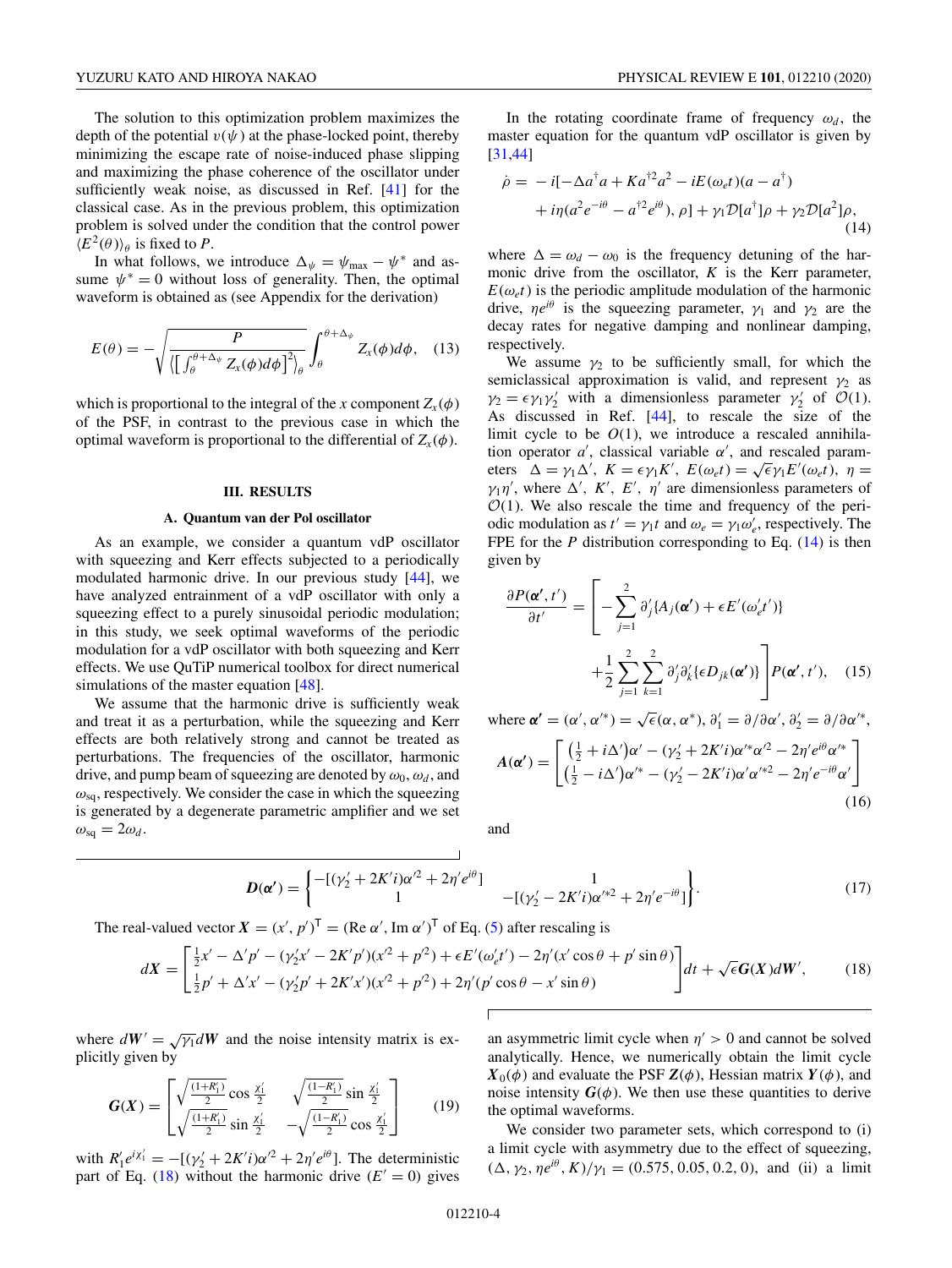<span id="page-4-0"></span>

FIG. 2. Limit cycles and phase sensitivity functions of a quantum van der Pol oscillator with only the squeezing effect [(1a), (1b), and (1c)] and with both squeezing and Kerr effects [(2a), (2b), and (2c)]. [(1a) and (2a)] Limit cycle  $X_0(\phi)$  in the classical limit. [(1b) and (2b)] *x* component  $Z_x(\phi)$  of the PSF  $\mathbf{Z}(\phi)$ . [(1c) and (2c)] *p* component  $Z_p(\phi)$  of the PSF  $\mathbf{Z}(\phi)$ . Note that the figures are drawn using *x* and *p* before rescaling.

cycle with asymmetry due to squeezing and Kerr effects,  $(\Delta, \gamma_2, \eta e^{i\theta}, K)/\gamma_1 = (0, 0.05, 0.15, 0.03)$ . Note that we use parameter sets for which the limit cycles in the classical limits are asymmetric for the evaluation of the optimization methods. This is because the optimal waveform is given by a trivial sinusoidal function when the limit cycle is symmetric and the *x* component of the PSF has a sinusoidal form (see Appendix). We set the control power as  $P = \sqrt{0.2}$  and compare the results for optimal waveforms with those for the simple sinusoidal waveform.

Figures  $2(1a)-2(1c)$  and Figs.  $2(2a)-2(2c)$  show the limit cycles and PSFs in the classical limit for cases (i) and (ii), respectively. The natural and effective frequencies of the oscillator are  $(\omega, \tilde{\omega}) = (0.413, 0.407)$  in case (i) and  $(\omega, \tilde{\omega}) =$  $(0.510, 0.451)$  in case (ii), respectively. In case (i), the drift coefficient of the phase variable is positive when the oscillator rotates counterclockwise and the origin of the phase  $\phi = 0$  is chosen as the intersection of the limit cycle and the  $x'$  axis with  $x\prime > 0$ . In case (ii), the drift coefficient of the phase variable is positive when the oscillator rotates clockwise and the origin of the phase  $\phi = 0$  is chosen as the intersection of the limit cycle and the  $x'$  axis with  $x' < 0$ .

#### **B. Improvement of entrainment stability**

To evaluate the performance of the optimal waveform for the entrainment stability, we use half the square of the Bures distance  $F_q(\rho_1, \rho_2) = 1 - \text{Tr} \left[ \sqrt{\sqrt{\rho_2} \rho_1 \sqrt{\rho_2}} \right]$  obtained by direct numerical simulations of the master equation [\(14\)](#page-3-0) and the corresponding classical distance  $F_c(P_1(\psi), P_2(\psi)) =$  $1 - \langle \sqrt{P_1(\psi)P_2(\psi)} \rangle_{\psi}$  for the probability distributions of the phase variable [\[49\]](#page-8-0) obtained from the reduced phase equation [\(6\)](#page-2-0). We consider the distance between the system states at *t* and  $t + T_e$  with  $T_e = 2\pi/\omega_e$  (i.e., one period later) and use  $F_q(\rho_t, \rho_{t+T_e})$  and  $F_c(P_t(\psi), P_{t+T_e}(\psi))$  to measure the performance, since  $F_q(\rho_t, \rho_{t+T_e})$  and  $F_c(P_t(\psi), P_{t+T_e}(\psi))$  converge to zero when the system converges to a periodic steady (cyclostationary) state with period *Te*.

To eliminate the dependence on the initial phase  $\theta_0$  of the input, we calculate  $F_{c,q}^{\theta_0}$  by using an input signal  $E(\omega_e t + \theta_0)$ , average it over  $0 \le \theta_0 < 2\pi$  to obtain  $\langle F_{c,q}^{\theta_0} \rangle_{\theta_0}$ , and use this as the measure for evaluating the entrainment of the oscillator. We set the initial state of the density matrix as the steady state of Eq. [\(14\)](#page-3-0) without the periodically modulated harmonic drive  $(E = 0)$ , and the initial state of the corresponding phase distribution as a uniform distribution  $P(\psi) = 1/(2\pi)$ . Figures  $3(1a) - 3(1d)$  and Figs.  $3(2a) - 3(2d)$  show the results for cases (i) and (ii), respectively, where the optimal waveforms of *E* are plotted in Figs.  $3(1a)$  and  $3(2a)$ , the phase-coupling functions  $\Gamma$  are plotted in Figs. [3\(1b\)](#page-5-0) and [3\(2b\),](#page-5-0) the classical distances  $F_c$  are plotted in Figs. [3\(1c\)](#page-5-0) and [3\(2c\),](#page-5-0) and the quantum distance  $F_q$  are plotted in Figs. [3\(1d\)](#page-5-0) and [3\(2d\).](#page-5-0)

In case (i), the linear stability of the entrained state is given by  $-\Gamma'_{opt}(0) = 0.226$  in the optimized case, which is higher than  $-\Gamma'_{\text{sin}}(0) = 0.208$  in the sinusoidal case by a factor  $\Gamma'_{\text{opt}}(0)/\Gamma'_{\text{sin}}(0) = 1.083$ . As a result, faster entrainment to the entrained state can be observed in both Figs.  $3(1c)$  and  $3(1d)$  in the optimized cases. In case (ii), the linear stability is given by  $-\Gamma'_{\text{opt}}(0) = 0.503$  in the optimized case, which is higher than  $-\Gamma'_{\text{sin}}(0) = 0.371$  in the sinusoidal case by a factor  $\Gamma'_{opt}(0)/\Gamma'_{sin}(0) = 1.358$ . Faster entrainment to the entrained state can also be confirmed from Figs.  $3(2c)$  and  $3(2d)$ , where both  $F_c$  and  $F_q$  converge faster in the optimized cases.

Note that larger improvement factor is attained in case (ii) than in case (i), which results from stronger anharmonicity of the PSF in case (ii) than in case (i). This point will be discussed in Sec. [III D.](#page-5-0)

#### **C. Enhancement of phase coherence**

To evaluate the performance of the optimal waveform for the phase coherence, we use the averaged maximum value of the Wigner function  $\langle \max W^{\psi} \rangle_{\psi}$ , where  $W^{\psi}$  is the Wigner distribution of the density matrix  $\rho$  at phase  $\psi$  of the periodic steady state obtained by direct numerical simulations of the master equation [\(14\)](#page-3-0). We also use the averaged maximum value for the corresponding probability distribution of the phase variable  $\langle \max P^{\psi} \rangle_{\psi}$ , where  $P^{\psi}$  is the probability distribution at phase  $\psi$  of the periodic steady state obtained from the reduced phase equation  $(6)$ .

Figures  $4(1a)$  and  $4(2a)$  show the optimal waveforms of  $E$ , and Figs.  $4(1b)$  and  $4(2b)$  show the potential *v* of the phase difference. In case (i), the maximum value of the potential *v* is given by  $v_{opt}(\Delta_{\psi}) = 0.4172$  in the optimized case, which is slightly higher than  $v_{\sin}(\Delta_{\psi}) = 0.4167$  in the sinusoidal case by a factor  $v_{opt}(\Delta_{\psi})/v_{sin}(\Delta_{\psi}) = 1.001$ . Accordingly, we obtain a tiny enhancement of phase coherence from the averaged maximum values of both the Wigner distribution of the quantum system  $\langle \max W_{\text{opt}}^{\psi} \rangle_{\psi} / \langle \max W_{\text{sin}}^{\psi} \rangle_{\psi} = 1.0028$  and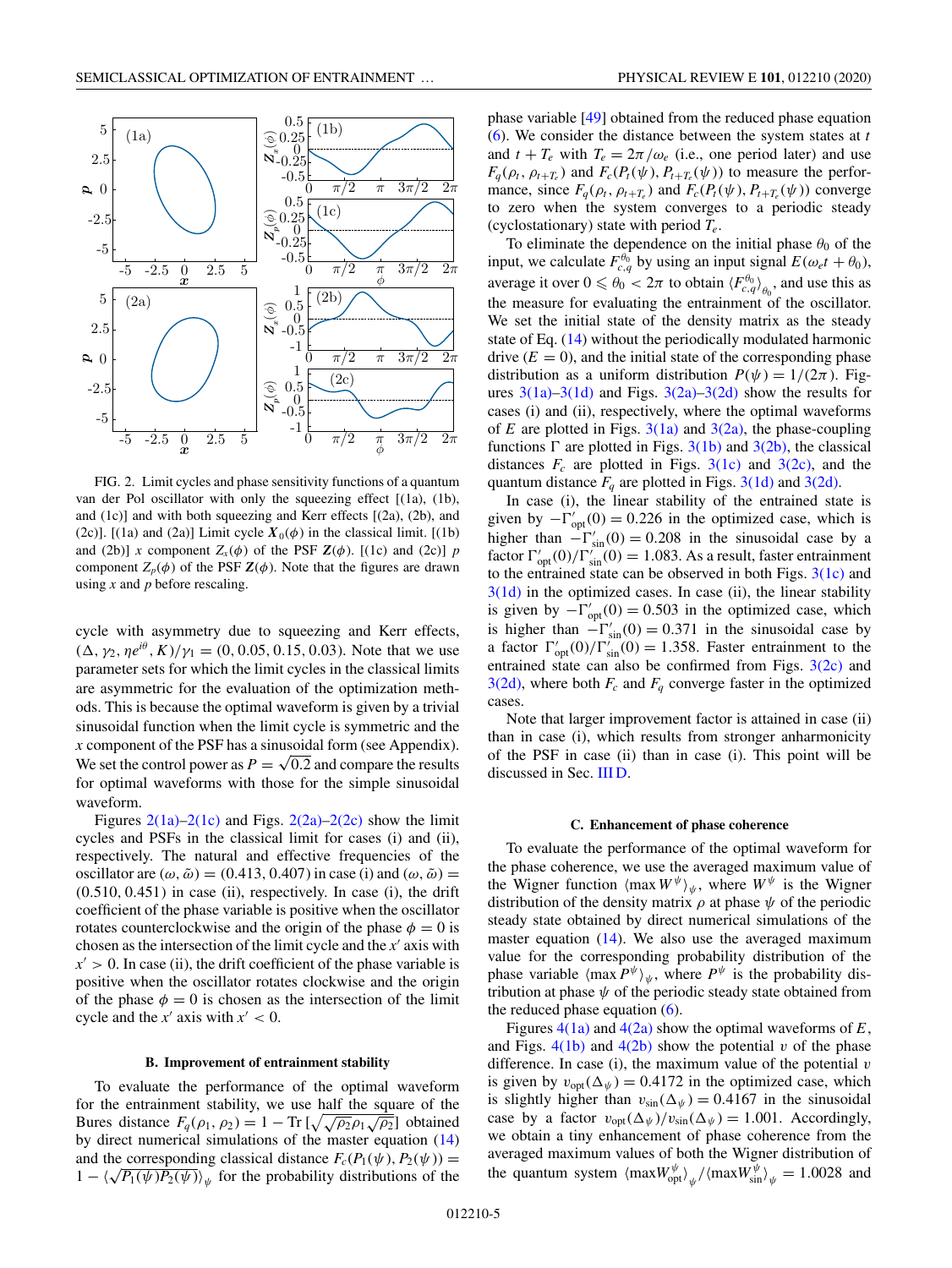<span id="page-5-0"></span>

FIG. 3. Results of optimization for the entrainment stability in case (i)  $[(1a)–(1d)]$  and case (ii)  $[(2a)–(2d)]$ . Red lines show the results for the optimal waveform, and blue lines show the results for the sinusoidal waveform. [(1a) and (2a)] Optimal waveform *E* of the periodic amplitude modulation. [(1b) and (2b)] Interaction function  $\Gamma$ . [(1c) and (2c)] Classical distance  $F_c$ . [(1d) and (2d)] Quantum distance  $F_q$ .

the corresponding probability distribution of the classical phase variable  $\langle \max P_{\text{opt}}^{\psi} \rangle_{\psi} / \langle \max P_{\text{sin}}^{\psi} \rangle_{\psi} = 1.0076$ , although it is difficult to see the difference from Fig. 4(1b) itself.

In case (ii), the maximum value of the potential  $v$  is given by  $v_{opt}(\Delta_{\psi}) = 0.7447$  in the optimized case, which is also slightly higher than  $v_{\sin}(\Delta_{\psi}) = 0.7411$  in the sinusoidal case by  $v_{\text{opt}}(\Delta_{\psi})/v_{\text{sin}}(\Delta_{\psi}) = 1.005$ . We obtain a tiny enhancement of phase coherence from both the averaged maximum values of the Wigner function of the quantum system  $\langle \max W_{\text{opt}}^{\psi} \rangle_{\psi} / \langle \max W_{\text{sin}}^{\psi} \rangle_{\psi} = 1.0063$  and the corresponding probability distribution of the classical phase variable  $\langle \text{max} P_{\text{opt}}^{\psi} \rangle_{\psi} / \langle \text{max} P_{\text{sin}}^{\psi} \rangle_{\psi} = 1.0143.$ 

For the vdP oscillator used here, only tiny enhancements in the phase coherence can be observed in both case (i) and case (ii). This is because the PSF does not have strong highharmonic components in both cases (see Fig. 5). It should also be noted that the improvement factor in case (ii) is larger than in case (i), which results from stronger anharmonicity of the PSF in case (ii) than in case (i). We discuss these points in Sec. III D.

#### **D. Comparison of two optimization problems**

In Sec. [III B,](#page-4-0) we could observe that the optimized waveforms yield clearly faster convergence to the entrained state than the sinusoidal waveform, indicating improvements in the stability of the entrained state, while in Sec.  $IIIC$ , we could observe only tiny enhancements in the phase coherence from the sinusoidal case. This difference between the two optimization problems can be explained from the general expressions for the optimized waveforms.

The optimal waveform for the entrainment stability is proportional to the differential of the  $x$  component  $Z_x$  of the PSF as can be seen from Eq.  $(11)$ , while that for the phase coherence is proportional to the integral of  $Z_x$  as in Eq. [\(13\)](#page-3-0). Because the PSF is a  $2\pi$ -periodic function,  $Z_x$  can



FIG. 4. Results for enhancement of phase coherence in case (i)  $[(1a)$  and  $(1b)]$  and case  $(ii)$   $[(2a)$  and  $(2b)]$ . Red lines show the results for the optimal waveform, and blue lines show the results for the sinusoidal waveform, respectively. [(1a) and (1b)] Optimal waveform *E* of the periodic amplitude modulation. [(2a) and (2b)] Potential *v* of the phase difference.



FIG. 5. Normalized absolute value of Fourier components  $\bar{Z}_n = |Z_n| / \sum_{n=0}^{\infty} |Z_n|$  in case (i) [(1)] and case (ii) [(2)]. In case (i)  $(\overline{Z}_0, \overline{Z}_1, \overline{Z}_2, \overline{Z}_3, \overline{Z}_4, \overline{Z}_5, \overline{Z}_6, \overline{Z}_7, \overline{Z}_8, \overline{Z}_9) = (0, 0.87, 0, 0.12,$  $0, 0.009, 0, 0.001, 0, 0)$  and in case (ii)  $(\bar{Z}_0, \bar{Z}_1, \bar{Z}_2, \bar{Z}_3, \bar{Z}_4,$  $\bar{Z}_5$ ,  $\bar{Z}_6$ ,  $\bar{Z}_7$ ,  $\bar{Z}_8$ ,  $\bar{Z}_9$ ) = (0, 0.741, 0, 0.219, 0, 0.034, 0, 0.005, 0, 0.001), respectively.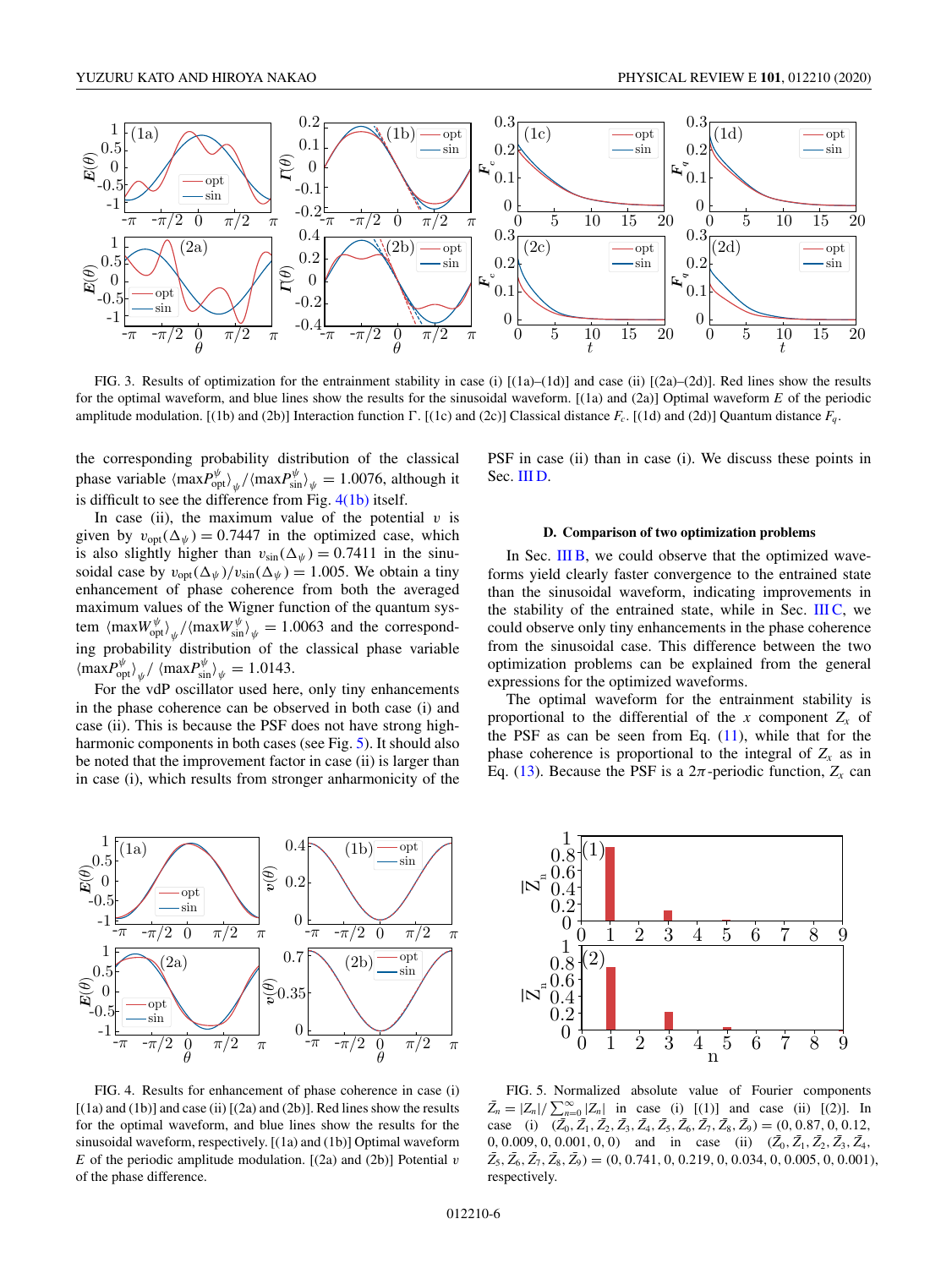<span id="page-6-0"></span>be expanded in a Fourier series as

$$
Z_x(\theta) = \sum_{n=-\infty}^{\infty} Z_n \exp[i n \theta], \qquad (20)
$$

where  $Z_n$   $(n = 0, \pm 1, \pm 2, \cdots)$  are the Fourier coefficients. The differential of  $Z_x(\theta)$  can then be expressed as

$$
Z'_x(\theta) = \sum_{n=-\infty}^{\infty} inZ_n \exp[i n \theta], \qquad (21)
$$

and the integral of  $Z_x(\theta)$  can be expressed as

$$
\int_{\theta}^{\theta + \Delta_{\psi}} Z_{x}(\theta) d\psi
$$
\n
$$
= \sum_{n=-\infty(n \neq 0)}^{\infty} \frac{Z_{n} \{ \exp[i n(\theta + \Delta_{\psi})] - \exp[i n \theta] \}}{in}, \quad (22)
$$

where  $n = 0$  is omitted from the sum to avoid vanishing denominator without changing the result. Thus, the deviation of the differential  $Z'_x(\theta)$  from the sinusoidal function is larger because the *n*th Fourier component is multiplied by *n*, while the deviation of the integral  $\int_{\theta}^{\theta+\Delta_{\psi}} Z_x(\psi) d\psi$  from the sinusoidal function is smaller because the *n*th Fourier component is divided by *n*. This explains the difference in the performance of the two optimization problems, namely why we observed considerable improvement in the entrainment stability while only tiny improvement in the phase coherence from the simple sinusoidal waveform.

From the above expressions, we also find that the deviations of  $Z'_x(\theta)$  and  $\int_{\theta}^{\theta+\Delta_{\psi}} Z_x(\theta) d\psi$  from the sinusoidal function are more pronounced when the PSF possesses stronger high-frequency components. Figures  $5(1)$  and  $5(2)$  show the absolute values of the normalized Fourier components  $\bar{Z}_n =$  $|Z_n|/\sum_{n=0}^{\infty} |Z_n|$  in cases (i) and (ii), respectively. It can be seen that the PSF  $\bar{Z}_n$  in case (ii) has larger values of the normalized high-frequency Fourier components than in case (i), which leads to the larger improvement factor by the optimization in case (ii) than in case (i).

### **IV. DISCUSSION**

We considered two types of optimization problems for the entrainment of a quantum nonlinear oscillator to a harmonic drive with a periodic amplitude modulation in the semiclassical regime. We derived the optimal waveforms of the periodic amplitude modulation by applying the optimization methods originally formulated for classical limit-cycle oscillators to the semiclassical phase equation describing a quantum nonlinear oscillator. Numerical simulations for the quantum vdP oscillator with squeezing and Kerr effects showed that the optimization of the entrainment stability leads to visibly faster convergence to the entrained state than the simple sinusoidal waveform, while the optimization for the phase coherence provides only tiny enhancement of the phase coherence from the sinusoidal case. These results were explained from the Fourier-spectral properties of the PSF. The squeezing and Kerr effects induced asymmetry of the limit-cycle orbit in the classical limit and yielded PSFs with stronger high-harmonic components, resulting in larger optimization performance. It

was also shown that optimization provides better performance when the PSF of the limit cycle has stronger high-frequency Fourier components in both problems.

The optimal waveforms for three typical optimization problems, i.e., improvement of entrainment stability [\[38\]](#page-8-0), phase coherence [\[41\]](#page-8-0), and locking range [\[37\]](#page-8-0) (not considered in this study), which have been discussed for classical nonlinear oscillators in the literature, are proportional to the differential of the PSF, integral of PSF, and PSF itself, respectively. All these waveforms yield negative feedback to the phase difference between the oscillator and the periodic forcing. It is interesting to note that these relations between the optimal waveforms and PSFs bear some similarity to the proportional-integral-differential (PID) controller in the feedback control theory; in the framework of the PID control for linear time invariant systems [\[50\]](#page-8-0), the differential control is often used for improving convergence, the integral control is used for improving the steady-state property, and the proportional control is used for improving the stability of the system. Thus, similar to the PID controller, combined use of the three types of optimization methods for nonlinear oscillators could yield even better performance for achieving specific control goals of entrainment.

Though we have considered only the optimization problems for the stability and phase coherence of the entrained state in the present study, we would also be able to apply other optimization and control methods developed for classical limit-cycle oscillators, e.g., the phase-selective entrainment of oscillators [\[42\]](#page-8-0) and maximization of the linear stability of mutual synchronization between two oscillators [\[39,40\]](#page-8-0), to quantum nonlinear oscillators by using the phase equation for a quantum nonlinear dissipative oscillator under the semiclassical approximation. Such methods of optimal entrainment could be physically implemented with semiconductor optical cavities [\[43\]](#page-8-0) or optomechanical systems consisting of optical cavities and mechanical devices [\[17\]](#page-7-0) exhibiting limit-cycle behaviors and useful in future applications of quantum synchronization phenomena in quantum technologies.

# **ACKNOWLEDGMENTS**

The authors gratefully acknowledge stimulating discussions with N. Yamamoto. This research was financially supported by the JSPS KAKENHI Grants No. JP16K13847, No. JP17H03279, No. 18K03471, and No. JP18H03287, and JST CREST JPMJCR1913.

### **APPENDIX: DERIVATION OF THE OPTIMAL WAVEFORMS**

In this Appendix, we give the derivation of the optimal waveforms. The optimization problems for the improvement of entrainment stability and enhancement of phase coherence are rewritten as

maximize 
$$
\int_0^{2\pi} [-Z'_x(\theta)] E(\theta) d\theta
$$
, s.t.  $\langle E^2(\theta) \rangle_\theta = P$  (A1)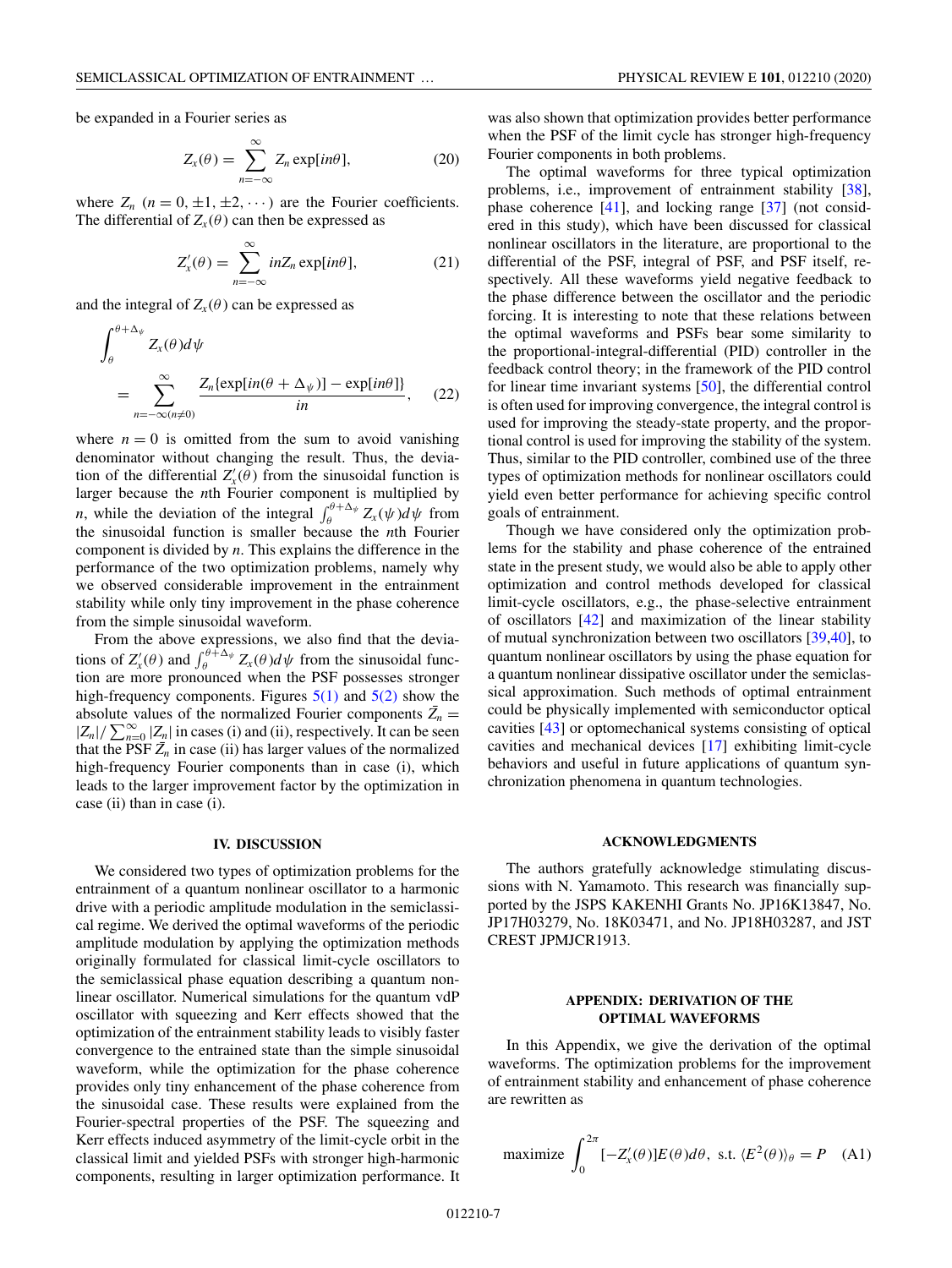<span id="page-7-0"></span>and

maximize 
$$
\int_0^{2\pi} \left[ -\int_{\theta}^{\theta + \Delta_{\psi}} Z_x(\phi) d\phi \right] E(\theta) d\theta
$$
,  
s.t.  $\langle E^2(\theta) \rangle_{\theta} = P$ , (A2)

respectively, where we assume  $\psi^* = 0$  without loss of generality. In order to analyze both problems together, we consider a general form of an optimization problem,

maximize 
$$
\int_0^{2\pi} g(\theta) E(\theta) d\theta
$$
, s.t.  $\langle E^2(\theta) \rangle_\theta = P$ , (A3)

where  $g(\theta) = -Z'_x(\theta)$  for the entrainment stability and  $g(\theta) =$  $-\int_{\theta}^{\theta+\Delta_{\psi}} Z_x(\phi) d\phi$  for the phase coherence.

We consider an objective function

$$
S\{E,\lambda\} = \langle g(\theta)E(\theta)\rangle_{\theta} + \lambda[\langle E(\theta)^{2}\rangle_{\theta} - P], \quad (A4)
$$

where  $\lambda$  is a Lagrange multiplier. Then the extremum conditions are given by

$$
\frac{\delta S}{\delta E} = \frac{1}{2\pi}g(\theta) + \frac{\lambda}{\pi}E(\theta) = 0,
$$
 (A5)

$$
\frac{\partial S}{\partial \lambda} = \langle E(\theta)^2 \rangle_{\theta} - P = 0. \tag{A6}
$$

The optimal periodic modulation is given by

$$
E(\theta) = -\frac{g(\theta)}{2\lambda}
$$
 (A7)

- [1] S. Strogatz, *Sync: The Emerging Science of Spontaneous Order* (Penguin Books, London, 2004).
- [2] A. T. Winfree, *The Geometry of Biological Time* (Springer, New York, 2001).
- [3] Y. Kuramoto, *Chemical Oscillations, Waves, and Turbulence* (Springer, Berlin, 1984).
- [4] A. Pikovsky, M. Rosenblum, and J. Kurths, *Synchronization: A Universal Concept in Nonlinear Sciences* (Cambridge University Press, Cambridge, 2001).
- [5] G. B. Ermentrout and D. H. Terman, *Mathematical Foundations of Neuroscience* (Springer, New York, 2010).
- [6] H. Nakao, [Contemp. Phys.](https://doi.org/10.1080/00107514.2015.1094987) **[57](https://doi.org/10.1080/00107514.2015.1094987)**, [188](https://doi.org/10.1080/00107514.2015.1094987) [\(2016\)](https://doi.org/10.1080/00107514.2015.1094987).
- [7] [G. B. Ermentrout and J. Rinzel,](https://doi.org/10.1152/ajpregu.1984.246.1.R102) Am. J. Physiol.: Regul., Integr. Comp. Physiol. **[246](https://doi.org/10.1152/ajpregu.1984.246.1.R102)**, [R102](https://doi.org/10.1152/ajpregu.1984.246.1.R102) [\(1984\)](https://doi.org/10.1152/ajpregu.1984.246.1.R102).
- [8] R. E. Best, *Phase-locked Loops: Theory, Design, and Applications* (McGraw-Hill, New York, 1984).
- [9] [A. E. Motter, S. A. Myers, M. Anghel, and T. Nishikawa,](https://doi.org/10.1038/nphys2535) Nat. Phys. **[9](https://doi.org/10.1038/nphys2535)**, [191](https://doi.org/10.1038/nphys2535) [\(2013\)](https://doi.org/10.1038/nphys2535).
- [10] [F. Dörfler, M. Chertkov, and F. Bullo,](https://doi.org/10.1073/pnas.1212134110) Proc. Natl. Acad. Sci. USA **[110](https://doi.org/10.1073/pnas.1212134110)**, [2005](https://doi.org/10.1073/pnas.1212134110) [\(2013\)](https://doi.org/10.1073/pnas.1212134110).
- [11] S. Shim, M. Imboden, and P. Mohanty, [Science](https://doi.org/10.1126/science.1137307) **[316](https://doi.org/10.1126/science.1137307)**, [95](https://doi.org/10.1126/science.1137307) [\(2007\)](https://doi.org/10.1126/science.1137307).
- [12] M. Zhang, G. S. Wiederhecker, S. Manipatruni, A. Barnard, P. McEuen, and M. Lipson, [Phys. Rev. Lett.](https://doi.org/10.1103/PhysRevLett.109.233906) **[109](https://doi.org/10.1103/PhysRevLett.109.233906)**, [233906](https://doi.org/10.1103/PhysRevLett.109.233906) [\(2012\)](https://doi.org/10.1103/PhysRevLett.109.233906).
- [13] M. Bagheri, M. Poot, L. Fan, F. Marquardt, and H. X. Tang, [Phys. Rev. Lett.](https://doi.org/10.1103/PhysRevLett.111.213902) **[111](https://doi.org/10.1103/PhysRevLett.111.213902)**, [213902](https://doi.org/10.1103/PhysRevLett.111.213902) [\(2013\)](https://doi.org/10.1103/PhysRevLett.111.213902).
- [14] S. Kaka, M. R. Pufall, W. H. Rippard, T. J. Silva, S. E. Russek, and J. A. Katine, [Nature](https://doi.org/10.1038/nature04035) **[437](https://doi.org/10.1038/nature04035)**, [389](https://doi.org/10.1038/nature04035) [\(2005\)](https://doi.org/10.1038/nature04035).

and the constraint is

$$
\frac{1}{4\lambda^2} \langle g(\theta)^2 \rangle_{\theta} = P,\tag{A8}
$$

which yields

$$
\lambda = -\sqrt{\frac{1}{4P} \langle g(\theta)^2 \rangle_{\theta}}, \tag{A9}
$$

where the negative sign should be taken in order that the maximized objective function becomes positive.

Therefore, the optimal periodic modulation is given by

$$
E(\theta) = \sqrt{\frac{P}{\langle g(\theta)^2 \rangle_{\theta}}} g(\theta). \tag{A10}
$$

From the above result, the optimal waveform for the entrainment stability is given by

$$
E(\theta) = -\sqrt{\frac{P}{\langle Z'_x(\theta)^2 \rangle_{\theta}}} Z'_x(\theta) \tag{A11}
$$

and that for the phase coherence is given by

$$
E(\theta) = -\sqrt{\frac{P}{\left(\left[\int_{\theta}^{\theta+\Delta_{\psi}} Z_{x}(\phi) d\phi\right]^{2}\right)_{\theta}}}\int_{\theta}^{\theta+\Delta_{\psi}} Z_{x}(\phi) d\phi.
$$
 (A12)

When the limit cycle is symmetric and the *x* component  $Z_x$ of the PSF has a sinusoidal form, the optimal waveform is also given by a trivial sinusoidal function, because the differential and integral of a sinusoidal function are also sinusoidal.

- [15] J. M. Weiner, K. C. Cox, J. G. Bohnet, and J. K. Thompson, [Phys. Rev. A](https://doi.org/10.1103/PhysRevA.95.033808) **[95](https://doi.org/10.1103/PhysRevA.95.033808)**, [033808](https://doi.org/10.1103/PhysRevA.95.033808) [\(2017\)](https://doi.org/10.1103/PhysRevA.95.033808).
- [16] [H. Heimonen, L. C. Kwek, R. Kaiser, and G. Labeyrie,](https://doi.org/10.1103/PhysRevA.97.043406) *Phys.* Rev. A **[97](https://doi.org/10.1103/PhysRevA.97.043406)**, [043406](https://doi.org/10.1103/PhysRevA.97.043406) [\(2018\)](https://doi.org/10.1103/PhysRevA.97.043406).
- [17] E. Amitai, N. Lörch, A. Nunnenkamp, S. Walter, and C. Bruder, [Phys. Rev. A](https://doi.org/10.1103/PhysRevA.95.053858) **[95](https://doi.org/10.1103/PhysRevA.95.053858)**, [053858](https://doi.org/10.1103/PhysRevA.95.053858) [\(2017\)](https://doi.org/10.1103/PhysRevA.95.053858).
- [18] M. Ludwig and F. Marquardt, [Phys. Rev. Lett.](https://doi.org/10.1103/PhysRevLett.111.073603) **[111](https://doi.org/10.1103/PhysRevLett.111.073603)**, [073603](https://doi.org/10.1103/PhysRevLett.111.073603) [\(2013\)](https://doi.org/10.1103/PhysRevLett.111.073603).
- [19] T. Weiss, A. Kronwald, and F. Marquardt, [New J. Phys.](https://doi.org/10.1088/1367-2630/18/1/013043) **[18](https://doi.org/10.1088/1367-2630/18/1/013043)**, [013043](https://doi.org/10.1088/1367-2630/18/1/013043) [\(2016\)](https://doi.org/10.1088/1367-2630/18/1/013043).
- [20] M. Xu, D. A. Tieri, E. C. Fine, J. K. Thompson, and M. J. Holland, [Phys. Rev. Lett.](https://doi.org/10.1103/PhysRevLett.113.154101) **[113](https://doi.org/10.1103/PhysRevLett.113.154101)**, [154101](https://doi.org/10.1103/PhysRevLett.113.154101) [\(2014\)](https://doi.org/10.1103/PhysRevLett.113.154101).
- [21] M. Xu and M. J. Holland, [Phys. Rev. Lett.](https://doi.org/10.1103/PhysRevLett.114.103601) **[114](https://doi.org/10.1103/PhysRevLett.114.103601)**, [103601](https://doi.org/10.1103/PhysRevLett.114.103601) [\(2015\)](https://doi.org/10.1103/PhysRevLett.114.103601).
- [22] T. E. Lee and H. R. Sadeghpour, [Phys. Rev. Lett.](https://doi.org/10.1103/PhysRevLett.111.234101) **[111](https://doi.org/10.1103/PhysRevLett.111.234101)**, [234101](https://doi.org/10.1103/PhysRevLett.111.234101)
- [\(2013\)](https://doi.org/10.1103/PhysRevLett.111.234101). [23] S. Walter, A. Nunnenkamp, and C. Bruder, [Phys. Rev. Lett.](https://doi.org/10.1103/PhysRevLett.112.094102) **[112](https://doi.org/10.1103/PhysRevLett.112.094102)**, [094102](https://doi.org/10.1103/PhysRevLett.112.094102) [\(2014\)](https://doi.org/10.1103/PhysRevLett.112.094102).
- [24] S. Sonar, M. Hajdušek, M. Mukherjee, R. Fazio, V. Vedral, S. Vinjanampathy, and L.-C. Kwek, [Phys. Rev. Lett.](https://doi.org/10.1103/PhysRevLett.120.163601) **[120](https://doi.org/10.1103/PhysRevLett.120.163601)**, [163601](https://doi.org/10.1103/PhysRevLett.120.163601) [\(2018\)](https://doi.org/10.1103/PhysRevLett.120.163601).
- [25] T. E. Lee, C.-K. Chan, and S. Wang, [Phys. Rev. E](https://doi.org/10.1103/PhysRevE.89.022913) **[89](https://doi.org/10.1103/PhysRevE.89.022913)**, [022913](https://doi.org/10.1103/PhysRevE.89.022913) [\(2014\)](https://doi.org/10.1103/PhysRevE.89.022913).
- [26] S. Walter, A. Nunnenkamp, and C. Bruder, [Ann. Phys.](https://doi.org/10.1002/andp.201400144) **[527](https://doi.org/10.1002/andp.201400144)**, [131](https://doi.org/10.1002/andp.201400144) [\(2015\)](https://doi.org/10.1002/andp.201400144).
- [27] T. Weiss, S. Walter, and F. Marquardt, [Phys. Rev. A](https://doi.org/10.1103/PhysRevA.95.041802) **[95](https://doi.org/10.1103/PhysRevA.95.041802)**, [041802\(R\)](https://doi.org/10.1103/PhysRevA.95.041802) [\(2017\)](https://doi.org/10.1103/PhysRevA.95.041802).
- [28] M. R. Hush, W. Li, S. Genway, I. Lesanovsky, and A. D. Armour, [Phys. Rev. A](https://doi.org/10.1103/PhysRevA.91.061401) **[91](https://doi.org/10.1103/PhysRevA.91.061401)**, [061401\(R\)](https://doi.org/10.1103/PhysRevA.91.061401) [\(2015\)](https://doi.org/10.1103/PhysRevA.91.061401).